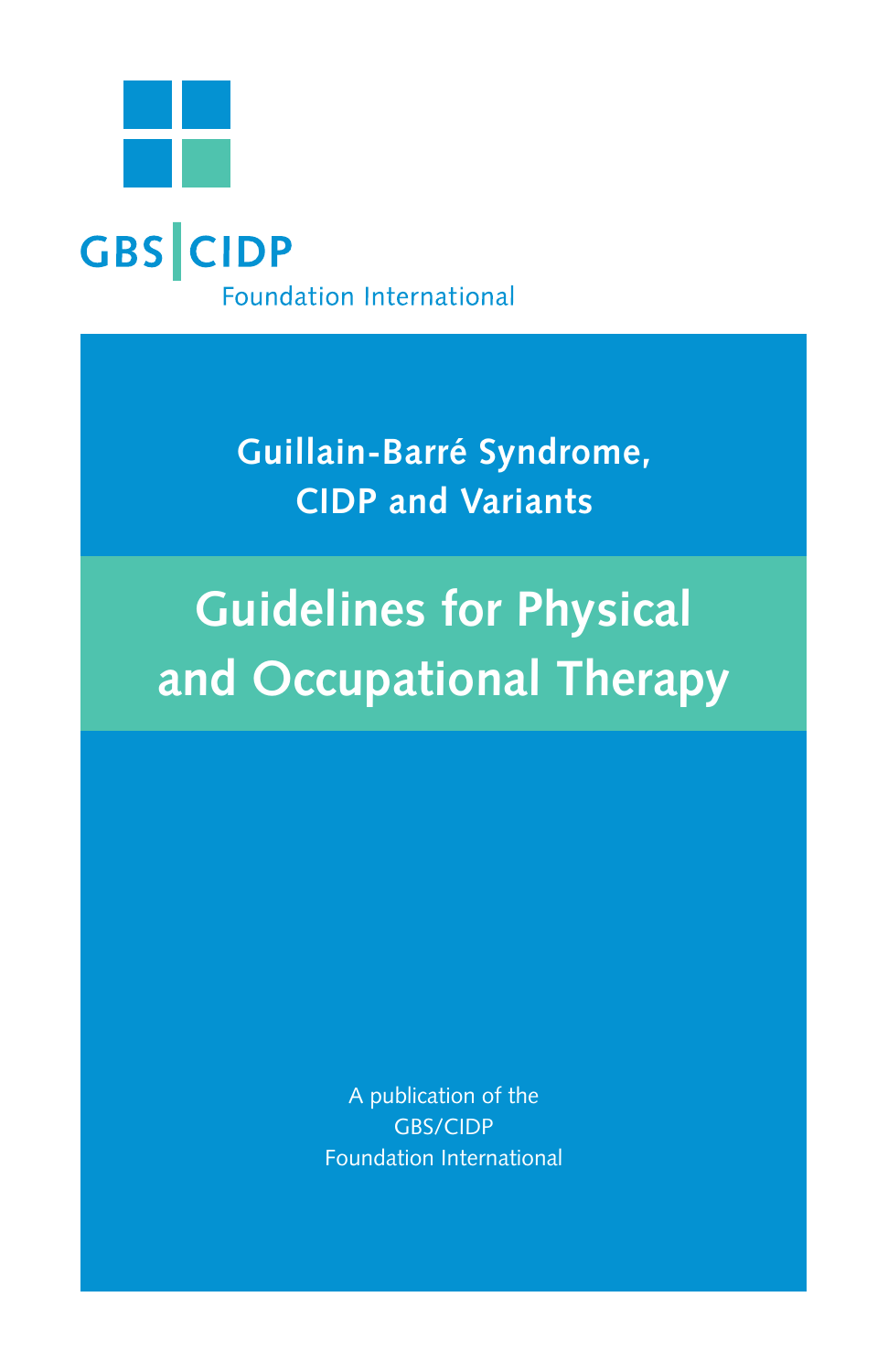# **Guidelines for Physical and Occupational Therapy**

Provided through an educational grant from CSL Behring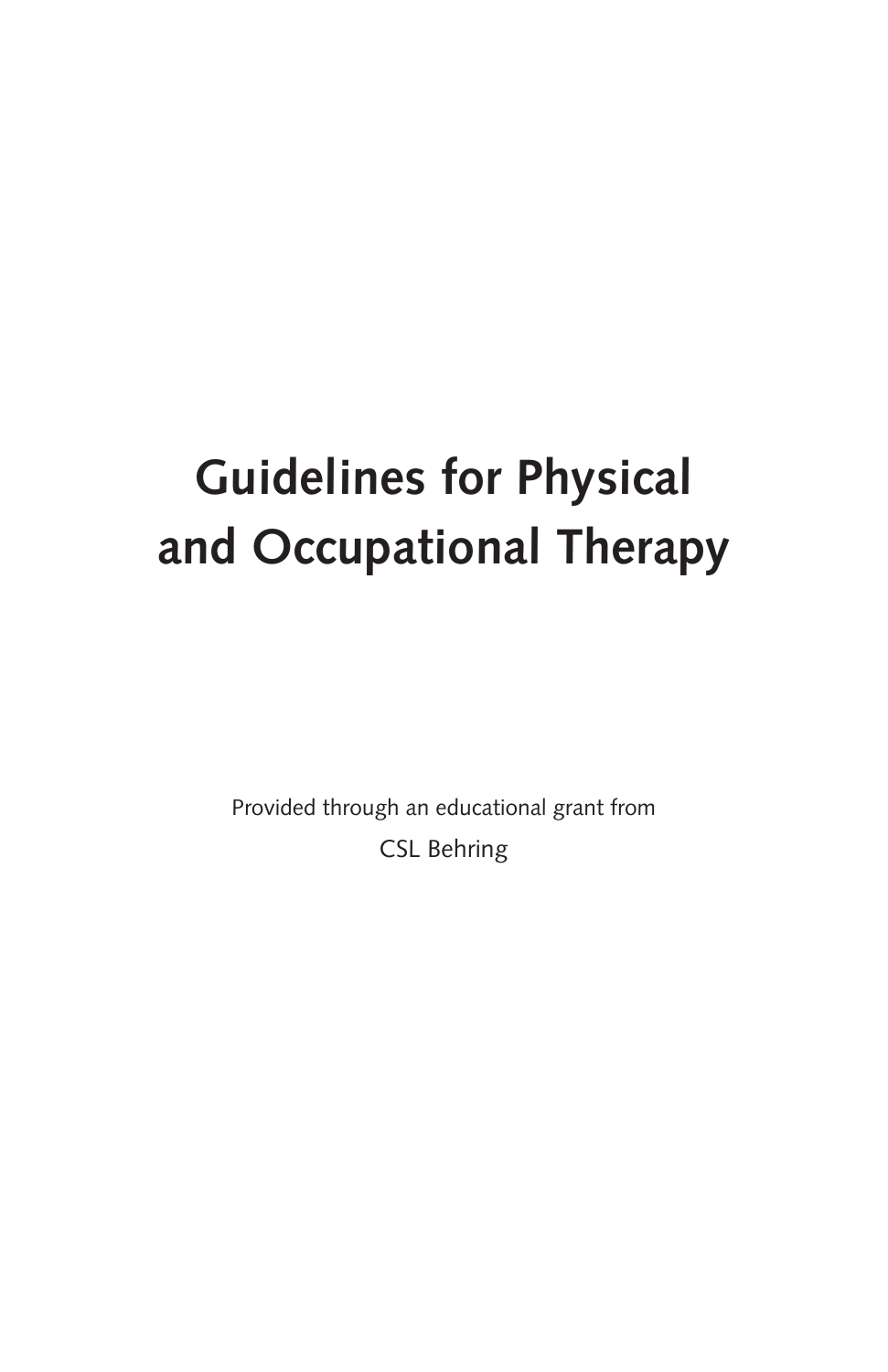Dear Therapist/Therapist Assistant**,** 

Thank you for taking a few moments to learn more about what your patient with Guillain-Barré syndrome (GBS), chronic inflammatory demyelinating neuropathy (CIDP) or a variant has been experiencing and how you better can help them on their road to recovery. Perhaps they already are well along on their journey, or they just may be getting started, but their experience to this point undoubtedly has been a *frightening* and *stressful* one. Some of a patient's greatest fears regarding therapy are that their therapist will not know what to do with them and/or will not understand their limitations, or that therapy will be so painful and/ or hard that they will not be able to move the next day.

We know that therapists and therapist assistants have a solid base of academic and clinical knowledge from which to work, but many have not encountered GBS or CIDP directly during their careers. Accordingly, the GBS/CIDP Foundation International (the "Foundation") has published this booklet and encourages patients to share it with their physical and occupational therapists. Regardless of your familiarity with GBS or CIDP, your taking the time to review this information will offer your patient peace of mind in knowing that you are interested in their care and sensitive to issues that are unique to their condition.

# **What are GBS, CIDP and related disorders?**

GBS and CIDP are acquired immune-mediated inflammatory disorders of the peripheral nervous system. Their etiology is not completely understood, and neither disorder is contagious.

Most GBS cases appear to be precipitated by an infectious respiratory or gastrointestinal illness with diarrhea. In the U.S. and Europe, 60 to 80 percent of GBS cases occur within four weeks of a preceding infection. For an as yet unknown reason, the body's response to the infection goes awry and the immune system attacks the myelin and sometimes the axons of the peripheral nerves. As a consequence, neurological signals are slowed, altered or blocked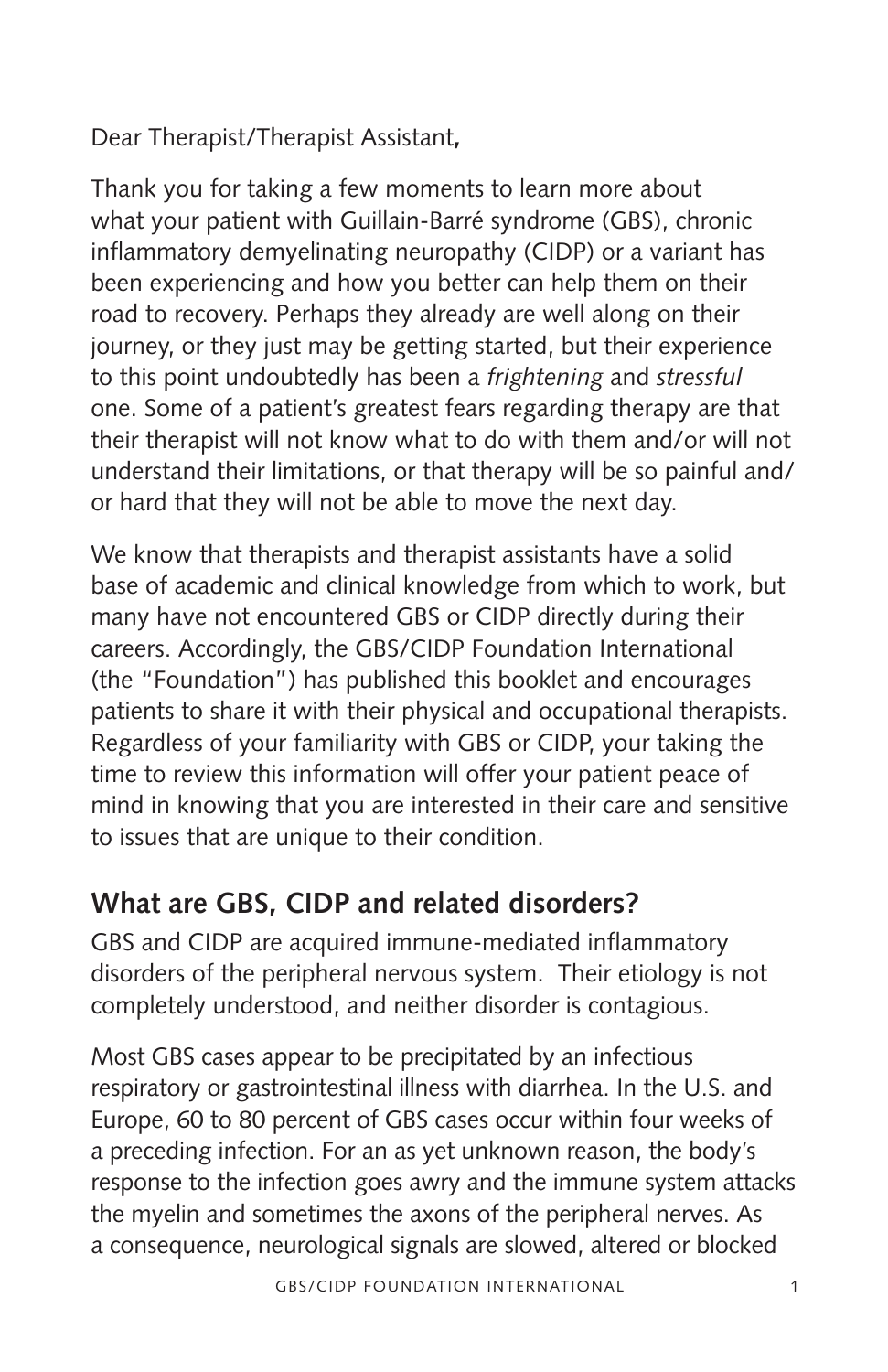altogether, resulting in paresthesias (e.g. numbness, tingling, "crawling skin"), loss of sensation and deep tendon reflexes, progressive muscle weakness, often general fatigue, sometimes pain and a number of other possible secondary complications. Motor and sensory involvement is symmetrical in proximal and distal muscles with symptoms progressing in an ascending fashion, the lower limbs usually being affected first. In severe cases, autonomic nervous system dysfunction also can occur, the presence of which is suggested by orthostatic dizziness, bowel and bladder function complications and/or cardiac symptoms.

Unlike multiple sclerosis and amyotrophic lateral sclerosis (a.k.a. Lou Gehrig's disease), GBS and CIDP generally do not cause damage to the central nervous system, although GBS patients may experience difficulty with swallowing (dysphagia), facial drooping and other deficits of the lower cranial nerves. Neither condition affects a patient's cognition.

# **Guillain-Barré Syndrome**

Guillain-Barré syndrome, also called acute inflammatory demyelinating polyneuropathy (AIDP), affects one to two new persons per 100,000 population each year. It can strike anyone without warning regardless of gender, age or ethnic background. About 50 percent of patients initially develop abnormal sensations such as tingling of the feet or fingers; twenty-five percent initially develop muscle weakness (e.g. difficulty climbing stairs, getting up from a chair and/or cramping) and 25 percent begin with a combination of abnormal sensations and weakness. Pain is also a common symptom, sometimes experienced as deep aching or cramping in the buttocks, thighs or between the shoulders.

Disability caused by GBS generally progresses over the course of a few days to four weeks, with weakness starting distally and ascending in a matter of hours to days. At the peak of the condition's progress, many patients experience flaccid paralysis of nearly all skeletal muscles, with talking, swallowing and breathing frequently being affected. Seventy percent of patients lose some strength in respiratory muscles that can lead to shortness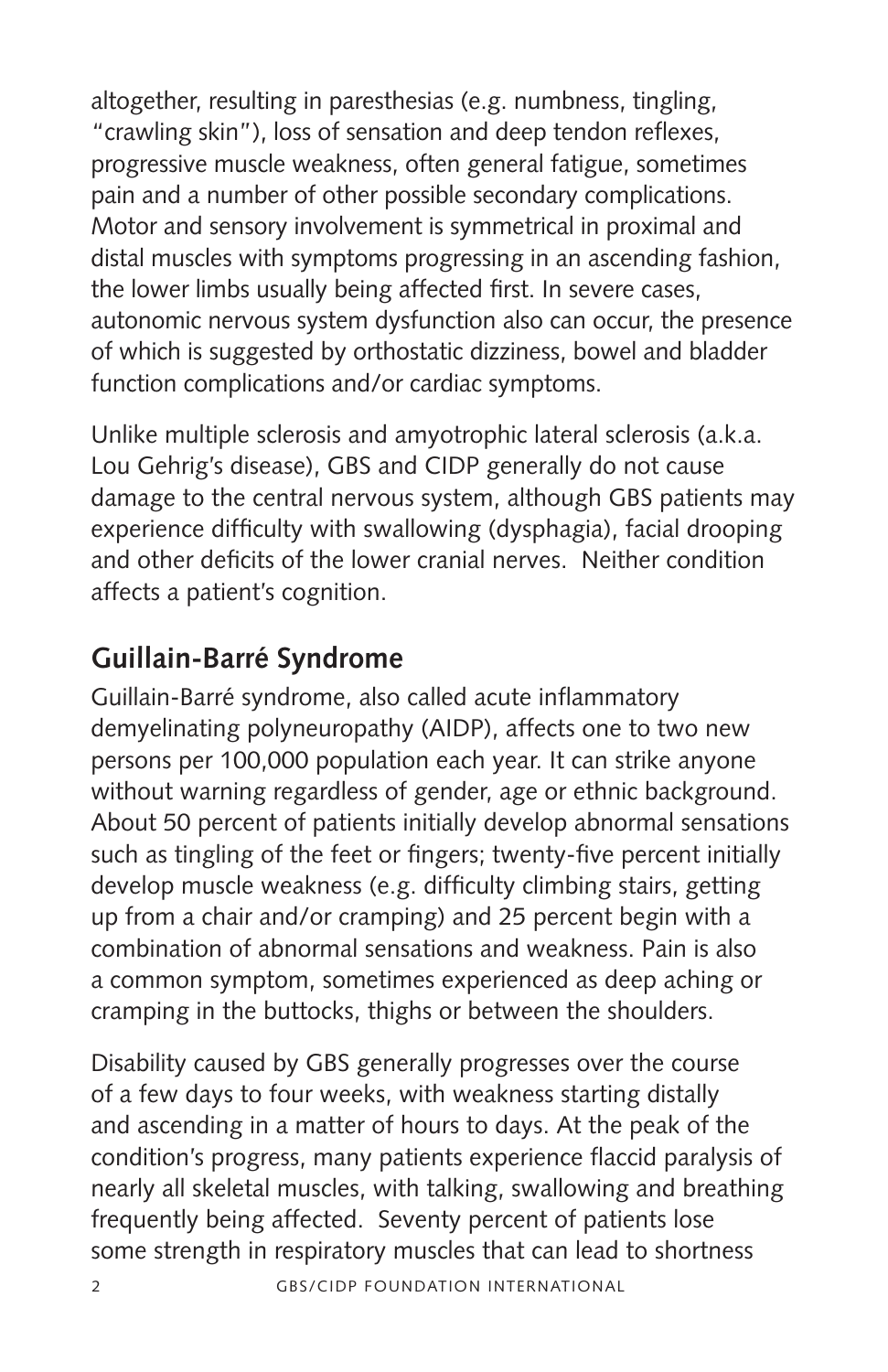of breath; in about one third of patients, intubation and a ventilator temporarily become required. Consequently, most newly diagnosed patients are placed in an intensive care unit for monitoring. Plasma exchange (PE) or a high dose of intravenous immune globulins (IVIG) often hasten recovery. Corticosteroids are not helpful for GBS, but frequently are used to treat CIDP.

Fortunately, GBS typically is self-limiting with improvement usually beginning spontaneously after weakness maximizes. The death rate is approximately three percent, and the recurrence rate less than five percent. Most patients eventually reach a full or nearly full recovery. Many patients will walk without aid after three months and experience only minor residual symptoms by the end of the first year following onset. Nevertheless, recovery can be extremely slow (stretching over the course of six months to two years or longer) and five to twenty percent of patients are left with significant residual symptoms that lead to long-term disability and prevent a successful return to their prior lifestyle or occupation.

### **Acute Motor Axonal Neuropathy**

This variant of GBS initially was recognized by westerners as epidemics of paralysis in children in rural northern China and first was named the Chinese paralytic syndrome. It often follows diarrhea from *Campylobacter jejuni*, does occur occasionally in the western world, but unlike classic GBS does not affect sensory nerves, and more often progresses sufficiently to require ventilator support.

Medical management and occupational and physical therapy methods (see below) are the same as for GBS.

# **Miller Fisher Syndrome**

Miller Fisher syndrome (MFS), named after C. Miller Fisher, MD, who described the disorder, is an uncommon variant of GBS. It consists of the triad of areflexia, external ophthalmoplegia, that is, weak eye muscles that cause diplopia, and ataxia. Both the double vision and ataxic gait can contribute to impaired activities of daily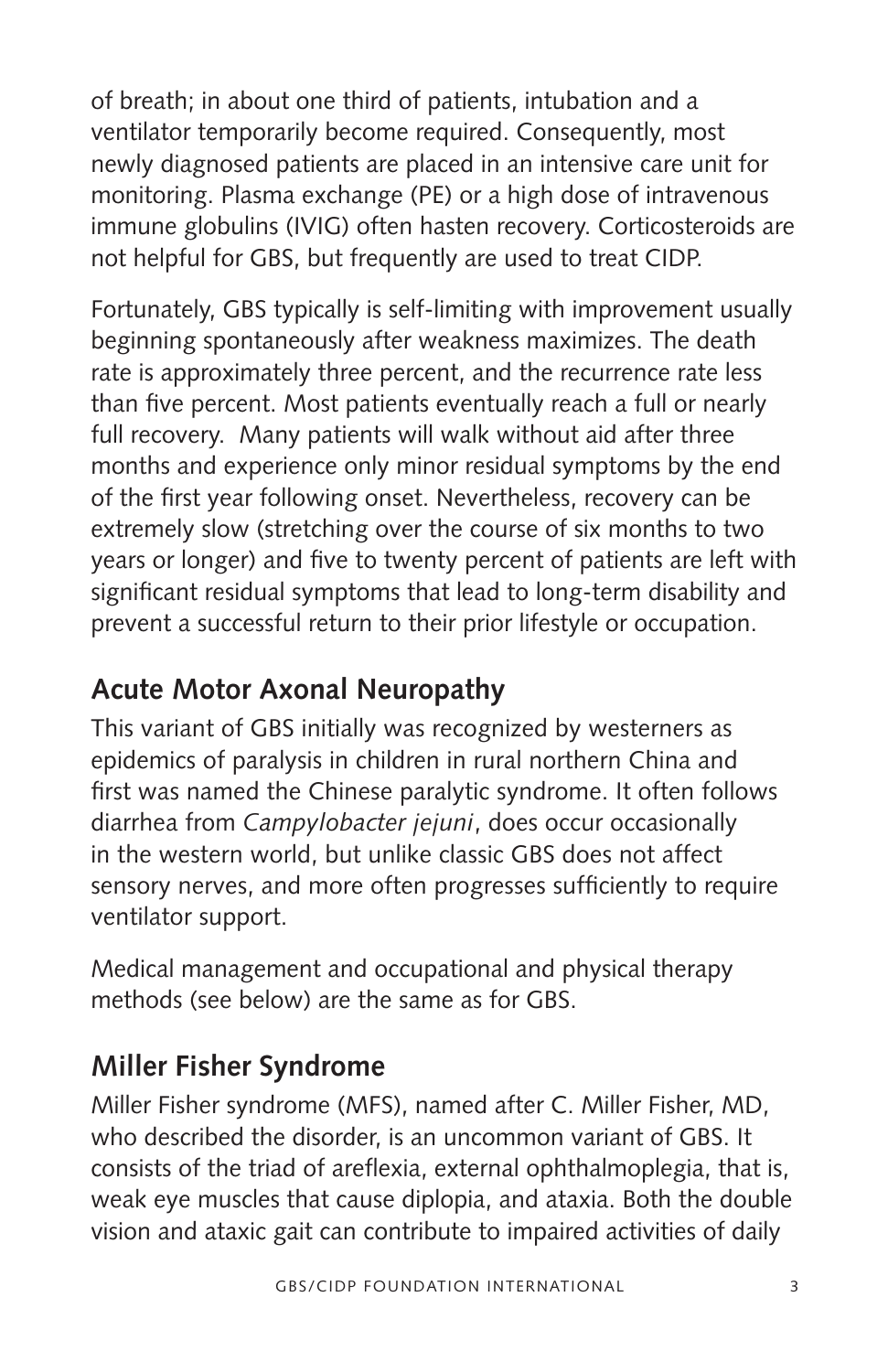living. Clinical features of MFS often accompany GBS. Principles of care for GBS also are applicable to MFS.

### **Chronic Inflammatory Demyelinating Polyneuropathy**

CIDP is a chronic counterpart to Guillain-Barré syndrome, and also is characterized by symmetrical weakness and sensory changes. New cases of the condition are rare compared to GBS – 1.5 to 3.6 new patients per 1,000,000 population each year – but because CIDP can persist for years, there are estimated to be as many as eight cases per 100,000 population, or five to nine thousand people in the U.S. at any one time. In contrast to GBS, CIDP develops slowly, often over the course of two months or longer. It can manifest in a variety of patterns; however, the most common is a series of recurrent relapses and remissions of ascending weakness over the course of years. Occasionally, the disorder may run a slowly progressive deteriorating course without improvement.

Because of its typically slowly progressive nature, CIDP can present symptoms for months or longer before activities of daily living are impaired and the disorder is diagnosed. Once it *is* determined that a patient has CIDP, first line treatment choices are corticosteroids, plasmapheresis (plasma exchange) or intravenous immunoglobulin (IVIG). In contrast to GBS, breathing, swallowing and speaking are rarely affected, though it is still important to establish a diagnosis and set a course of treatment as soon as possible. If left untreated, or if treatment is significantly delayed, CIDP can lead to severe nerve damage that may not be entirely recoverable. In fact, reinnervation and long-term disability rates are worse for patients with CIDP than for those with GBS, with the likelihood of progression and recurrence being much higher.

# **Multifocal Motor Neuropathy**

Multifocal motor neuropathy (MMN) is a rare chronic inflammatory neuropathy characterized by episodes of right and/or left-sided, i.e., asymmetric, distal limb weakness, of the upper more often than the lower limbs. Thus weakness may occur at the wrist, fingers and/or ankles and reflects inflammation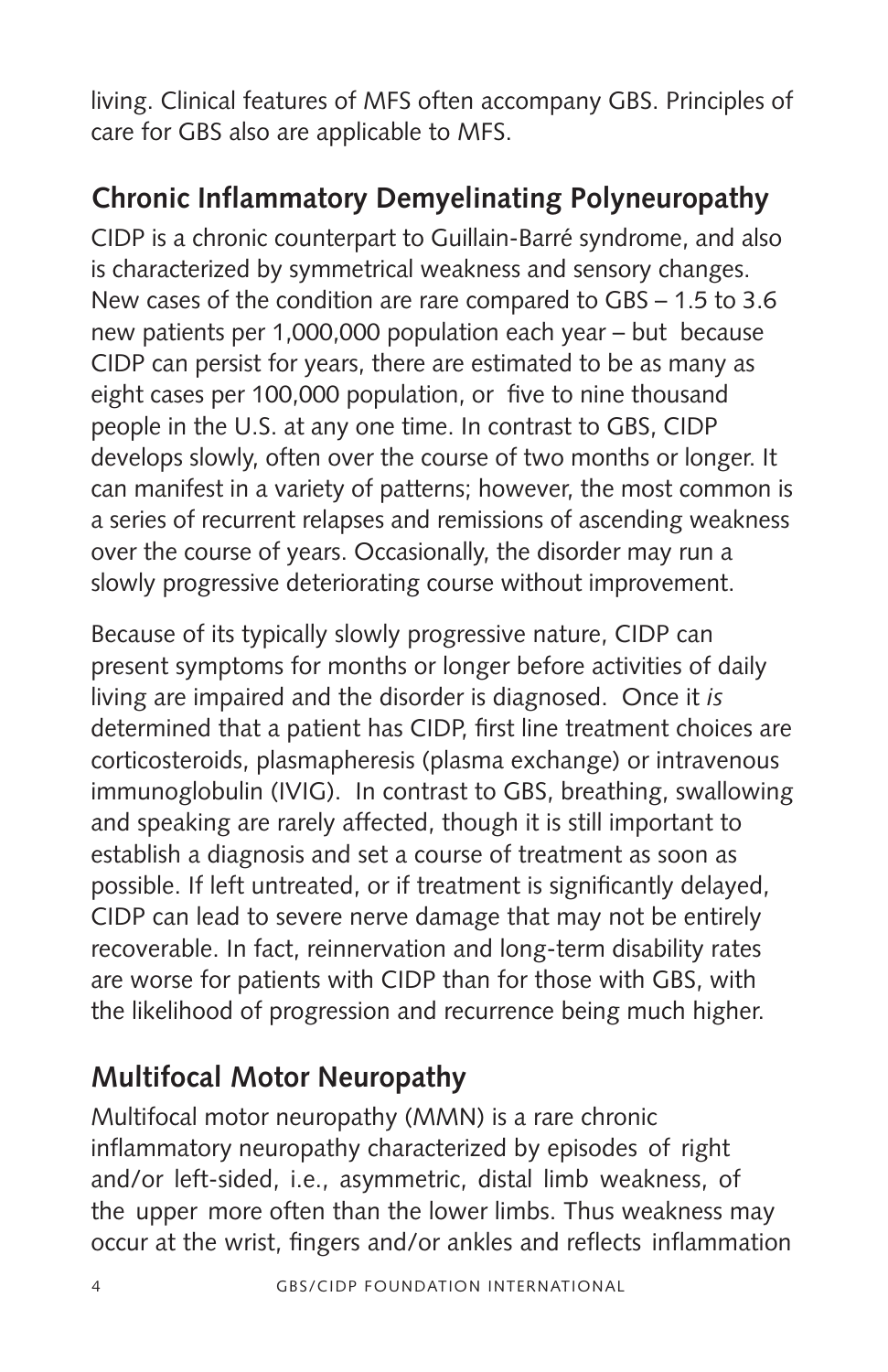of their motor nerves with slowed conduction. The disorder can extend over two to as long as 20 years or more. Nerve conduction tests with selective nerve mapping aids the diagnosis. Because of its slow and variable presentation, MMN may not be recognized readily. Over time, ongoing weakness may lead to muscle atrophy. Fasciculations may occur. Treatment with IVIG is usually beneficial but not PE or corticosteroids. Various immunosuppressive drugs have been tried with variable benefit.

The principles of OT and PT care for GBS and CIDP as described below apply to MMN. The Plan of Care should be customized to the individual patient's disability. Orthotics may be indicated to compensate for distal weakness.

# **What is your patient feeling?**

In order to maximize the impact of your Plan of Care on your patient's prognosis, it is important to understand that their emotions frequently will override reason. When you first meet, the patient likely will have thoughts such as: "Will I ever walk again?" and "When will I get back to normal, or will I?" Even when it is time to be discharged from services, they likely will be asking themselves, "Will this ever happen to me again?" *The therapist always should be encouraging and hopeful regarding the patient's recovery without making promises about the degree of recovery or the time frame*. It can, however, be said with confidence that the vast majority of patients return to some level of independence. The following is a list of concerns that should be recognized as you work with your patient:

> **Fear and Anxiety** Your patient went from being completely independent to experiencing at least some level of dependence on others for no apparent reason and in a short amount of time. If they are still in the acute stage of the condition, they and their caregivers are looking desperately for answers and may be thinking the worst.

Once stabilized, your patient probably will continue to experience some anxiety during quiet times alone or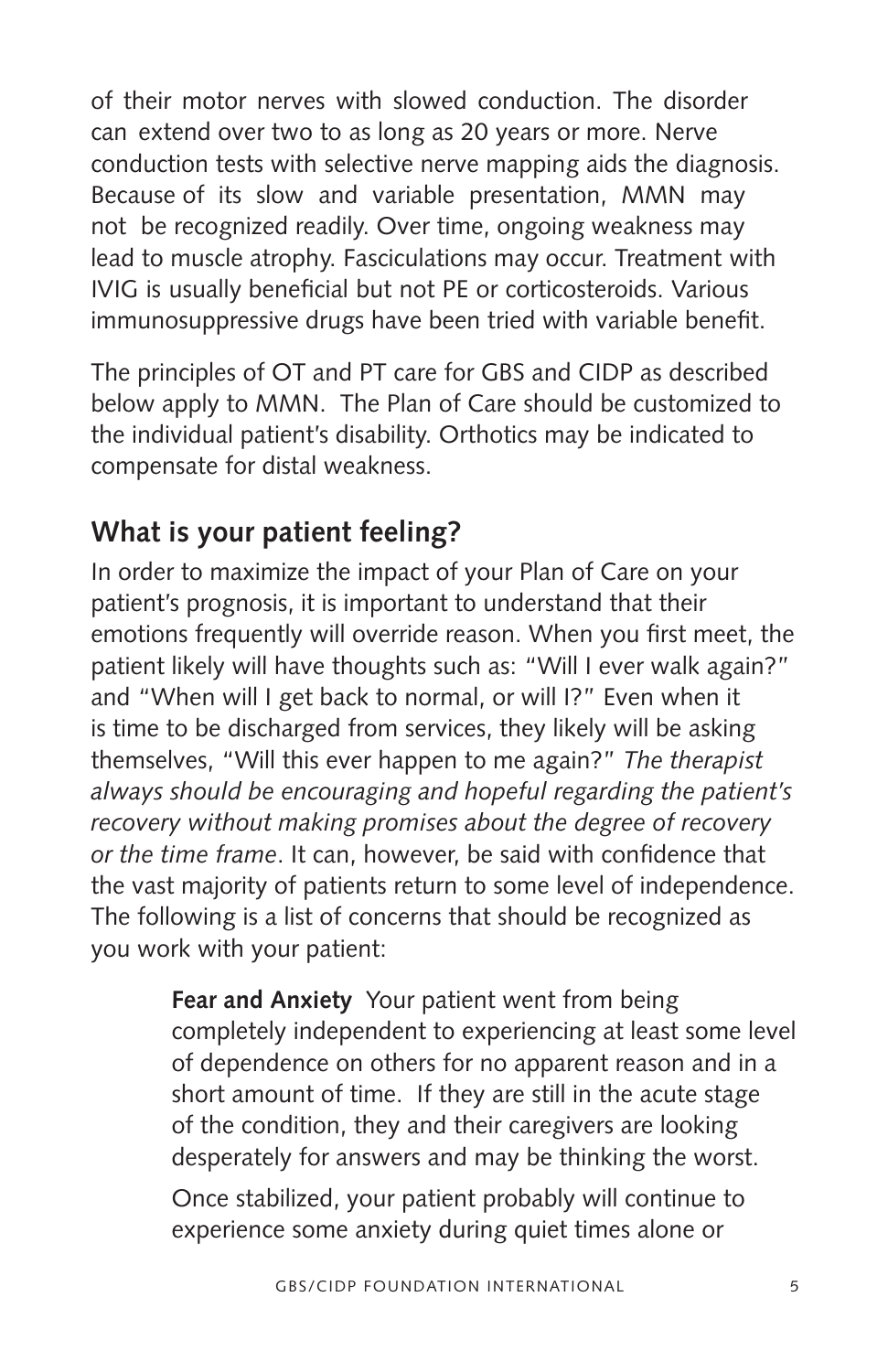during treatment. Because GBS and CIDP are rare, often not diagnosed immediately, and the reason for their having developed the condition uncertain, patients and caregivers often wonder whether their condition may worsen.

**Pain** Pain can be significant with GBS, occurs less often with CIDP and contributes significantly to patient anxiety. As sensory nerves begin to heal and grow back, the sensitive regenerating axons impulsively generate abnormal signals that can be exacerbated by weight bearing and exercise. Abnormal sensations, which usually occur distally in the feet and hands, can be difficult for the patient to describe but often interfere with daily activity.

Many GBS survivors report increased sensitivity to light touch. It is not uncommon to hear comments such as, "I can feel my fingerprints," or "The wrinkle in the bed sheet is excruciating." CIDP patients can experience "lightning bolts" of pain shooting from their lower and upper extremities. *Always* ask a patient for permission before touching them, and think of how their Plan of Care may affect their sensory system.

**Depression and Guilt** Patients almost certainly wonder if they ever will be able to contribute physically or financially to their family, friends or community again. Medical bills quickly accumulate at the same time that income and benefits diminish.

Many patients also demonstrate at least a period of low motivation toward participating in their Plan of Care (especially home programs) as they realize that their recovery is not always directly related to their personal efforts. This understanding is discouraging and can lead to apathy and/or depression.

Your greatest tool is the active involvement of your patient in their Plan of Care. Unless they can get past their feelings of fear, anxiety and guilt, it will be very difficult to move forward. The best way to help your patient conquer these challenges is to let them know that they are not alone.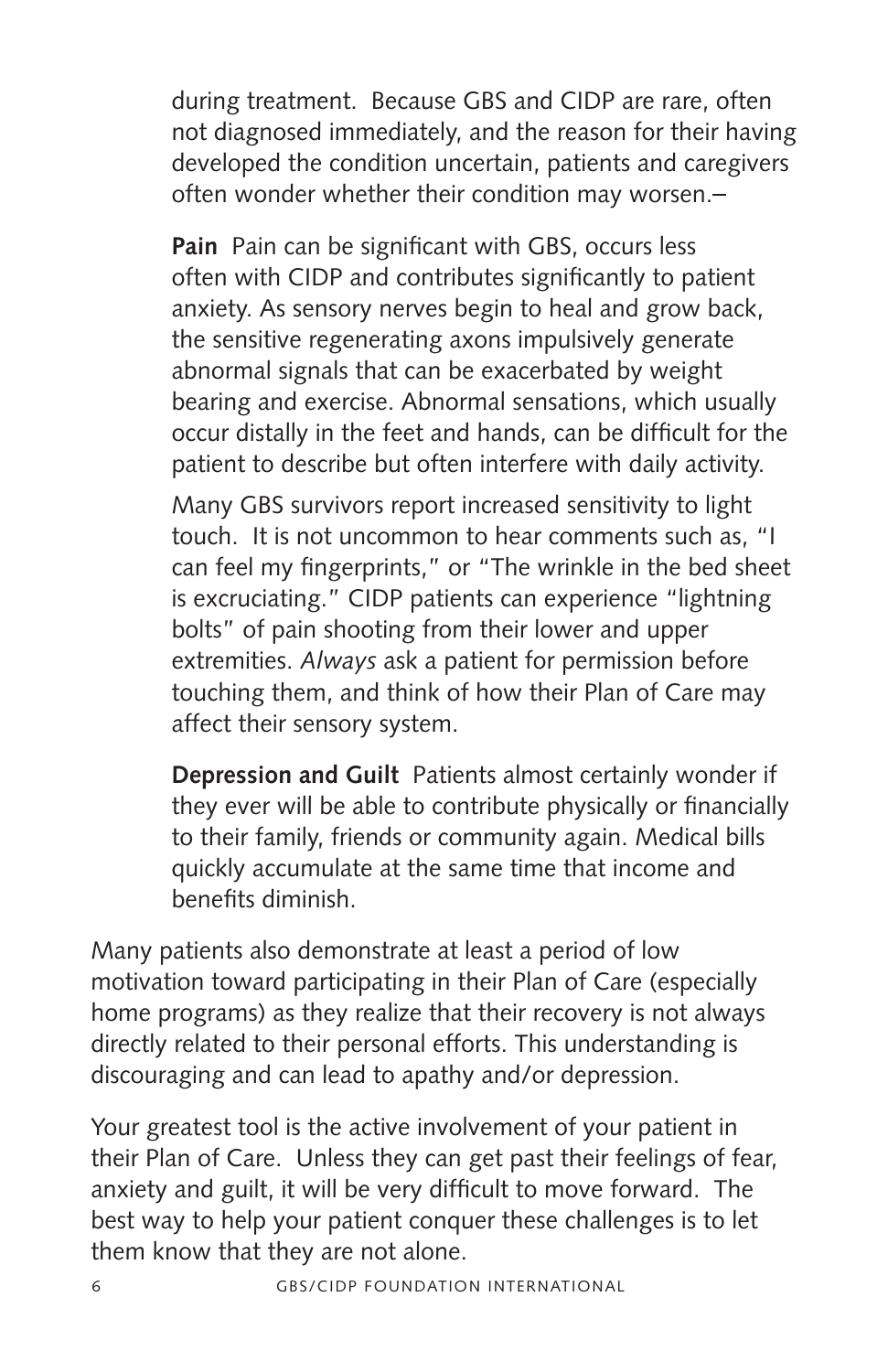The GBS/CIDP Foundation has many support groups – groups for CIDP patients, children, pregnant patients with GBS, etc. – with whom individuals may share experiences and learn from each other. (Patients may contact the Foundation for information.)

### **Evaluation**

Because the clinical features of GBS or CIDP can differ dramatically from one person to the next, a thorough physical therapy (PT) and occupational therapy (OT) evaluation is imperative to understanding the patient's particular needs. The evaluation will vary somewhat based on the setting in which a patient is being seen, as well as their current status in the pathology process. Patients with GBS frequently begin care in the intensive care unit of a hospital, then progress to a sub-acute setting in a rehabilitation department or outside nursing/rehab facility and eventually to home-based or outpatient therapy. Patients with CIDP, on the other hand, usually begin with outpatient or home-based therapy, and only visit a hospital or rehabilitation department if they experience severe symptoms associated with a relapse or if long-term dependent care is required.

It is not uncommon for OT to address primarily the upper body and activities of daily living (e.g. dressing, grooming and feeding) while PT focuses on the lower body and mobility; however, this is certainly not universal and may depend on a given site's policies and the specific state's practice acts. Regardless of who ultimately is responsible for each aspect of an initial evaluation, therapists should be sure to include the following components in their assessment:

> **Patient/Caregiver Interview** The most important part of any evaluation is the patient interview. Only the patient can tell you how they are feeling, what they have experienced and where they want to be after therapy. Be conscious and respective of their emotions. The interview is also a good time to assess the caregiver and environmental support that the patient has at home and what their needs may be after discharge.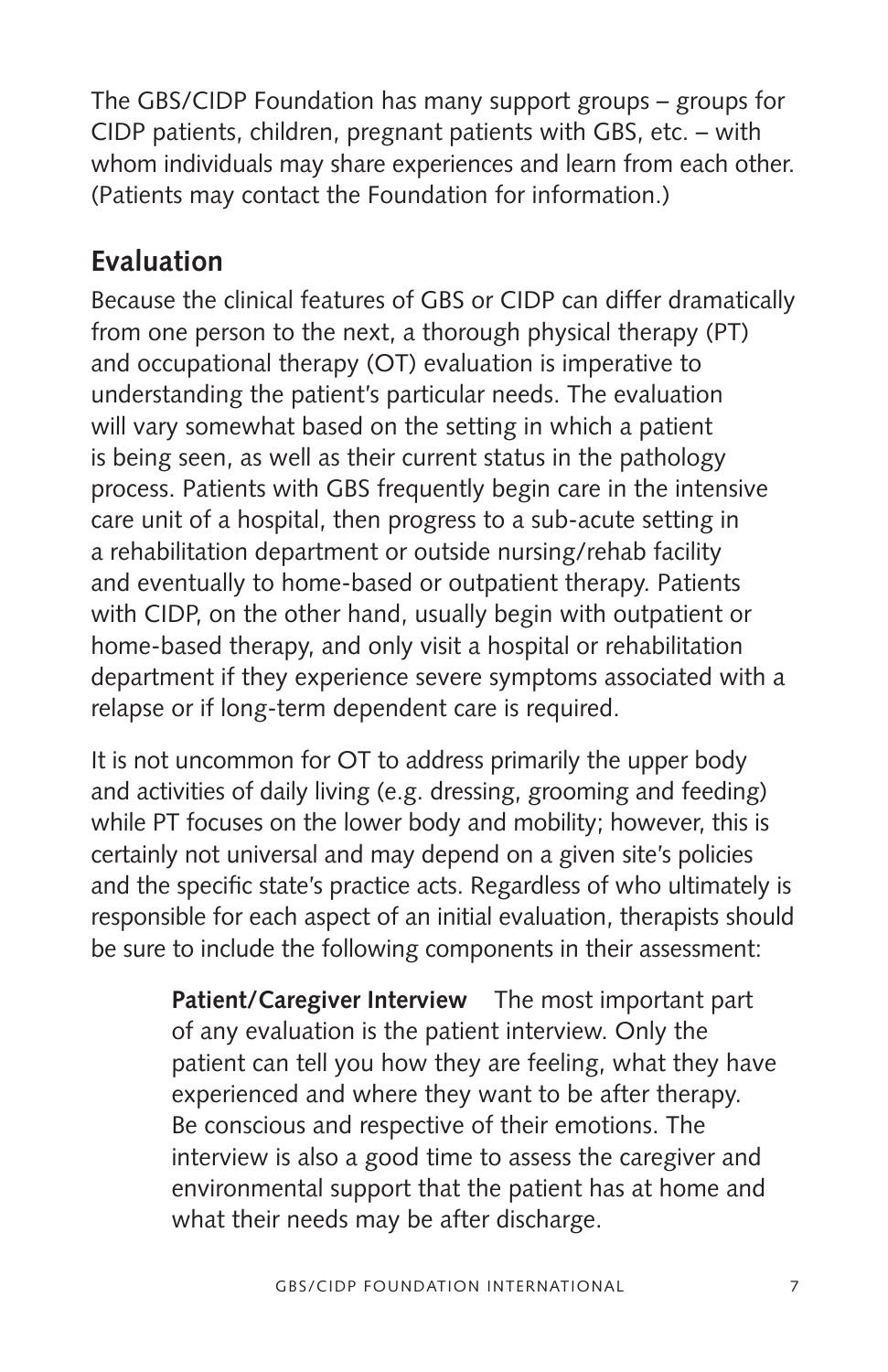**Sensory Assessment** Ask the patient if they are sensitive to touch, and if so, where and what types of touch are aggravating or painful, *before* placing a finger on them. There is no quicker way to lose a patient's confidence and set a negative precedence for the evaluation and future treatment than to begin by causing pain. Of the most commonly used tests to evaluate sensation, touch and pressure and touch localization are the most important to assess during the initial evaluation (use of a filament test kit or other acceptable means as tolerated). Sensation should be re-assessed frequently to track progress of reinnervation, monitor muscle soreness and avoid causing undue pain during therapy.

**Skin Inspection** After asking the patient for consent and explaining what you will be doing, check their skin for lesions or pressure spots. The skin over boney prominences (e.g. heels, sacrum and hips) is particularly susceptible to break down. If a patient is independently mobile, sufficiently cognizant, and has already been performing skin inspections, their report alone may be sufficient.

**Joint Range of Motion** Pay particular attention to the ankles, knees and hips, especially if the patient has spent a lot of time sitting or confined to a wheelchair. Foot and wrist drop are not uncommon and may require bracing or splinting to prevent contractures. If joint contracture is suspected, measure passive range of motion with a goniometer to guide stretching exercises.

**Muscle Testing** Manual Muscle Testing (MMT) grades of zero to five commonly are used to assess muscle strength (as tolerated). If a patient is unable to move a defined body part independently against gravity (grade 3/5), gravity reduced or eliminated positions may be used. If a patient exhibits at least a grade 3/5, the therapist can apply manual resistance to determine higher grades. Consider assessing grip and pinch strength via a dynamometer or pinch gauge, respectively, or through functional testing.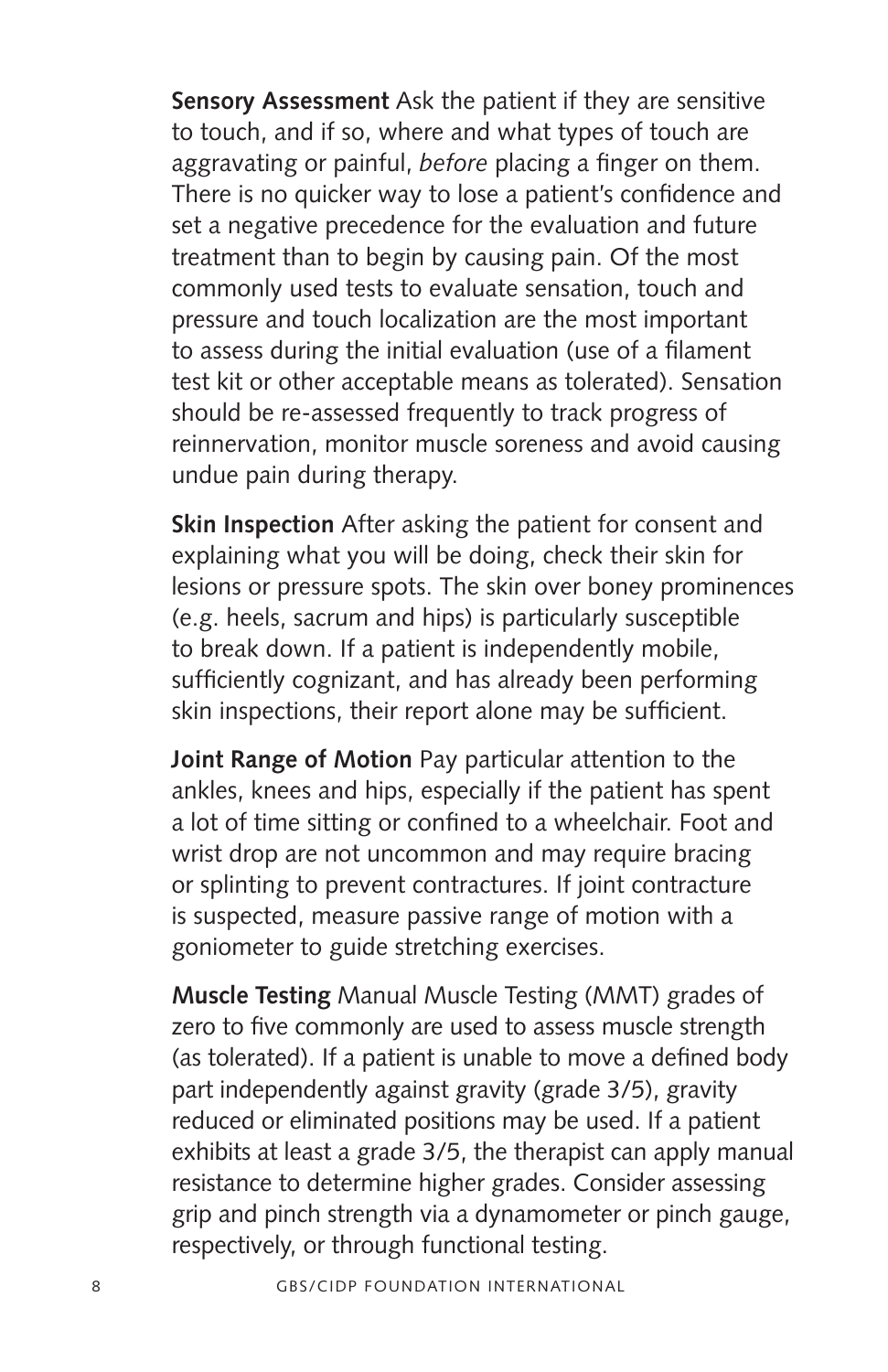**Functional Testing** Depending on the findings from the previous measures, mat mobility, transfers, self-care tasks (e.g. grooming, feeding and dressing) and other functional tasks related to the patient's work and/or leisure activities may be assessed during the initial evaluation.

**Mobility** If a patient is functionally mobile, a brief gait and/or wheelchair assessment/observation may be performed; however, take care to assure that the patient is not already exhausted from the previous activities. If this is the case, the mobility assessment may be postponed until the beginning of the next session.

**Other** In addition to the preceding assessments, and in accordance with the client's current status, the following areas also may be evaluated:

- o **Respiration** Test with a hand-held-monitor or spirometer. Vital capacity and inspiratory force or effort are measures of diaphragm strength frequently used to gauge breathing status of the GBS patient.
- o **Deep-Vein-Thrombosis (DVT)** A firm, tender, warm or swollen calf raises suspicion of DVT. Use the patient's history or a venous duplex ultrasound study to guide the differential diagnosis of DVT.
- o **Autonomic Dysfunction** If the patient reports dizziness, consider obtaining a blood pressure and heart rate while supine and then standing to identify orthostatic hypotension.
- o **Endurance** Patients should not be tested to exhaustion since recovery from fatigue can take some time and will delay the rehabilitation process. Note when the patient begins to show early signs of fatigue during the assessment and adjust or discontinue the activity accordingly.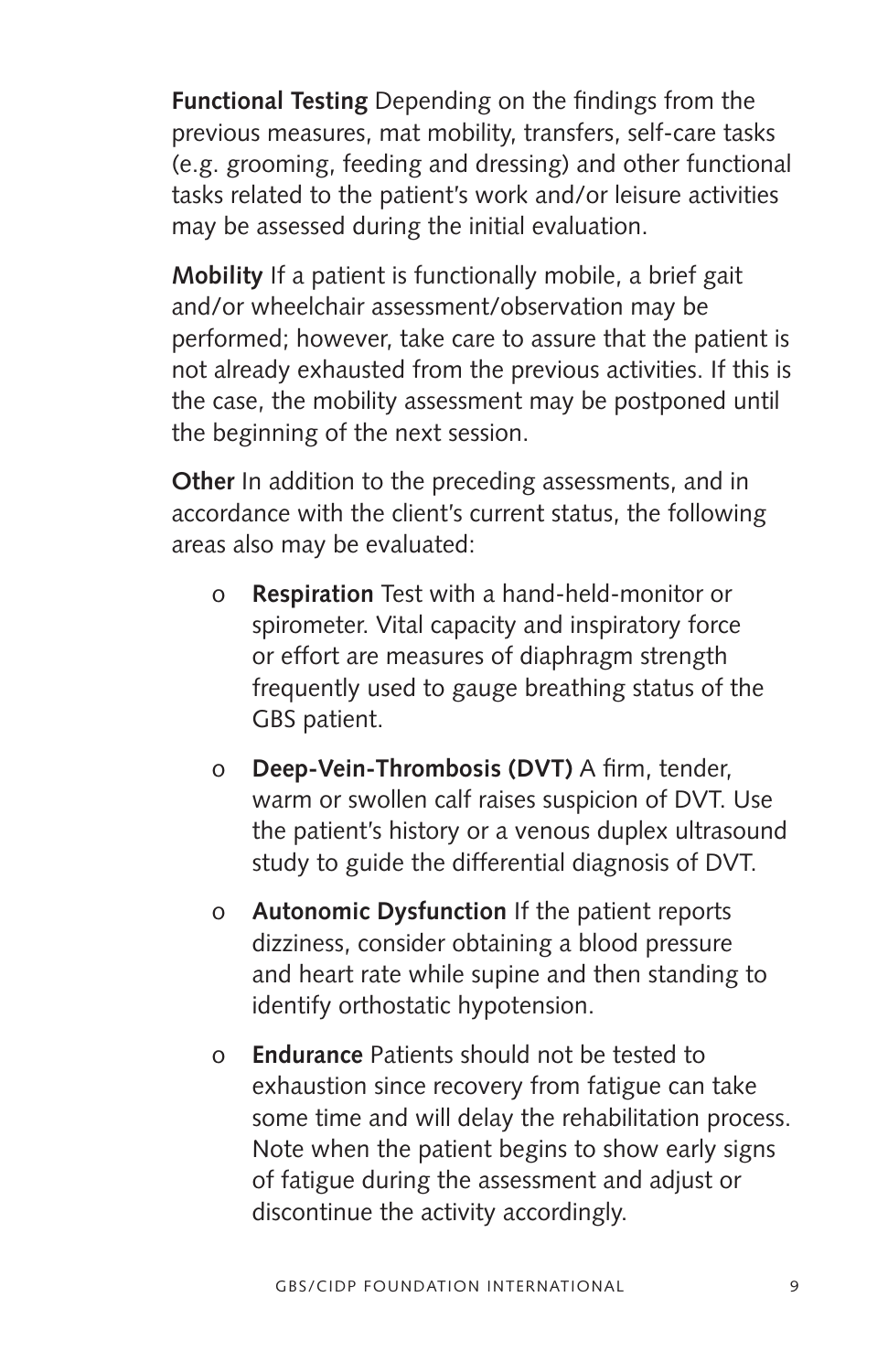#### **Treatment**

The principal goals of therapy are to:

- **•** Help the patient to achieve optimal muscle use at a tolerable pain level as nerve supply returns; and
- **•** Use supportive equipment and other functional adaptations to help patients with residual impairments to resume an activity level that is as close to their previous lifestyle as possible.

Therapy does not facilitate nerve repair; however, it does help the recovering patient to learn optimal use of muscles as the nerves heal and innervation improves. Every person with GBS, CIDP or variants responds differently to the physical manifestations of his or her condition as well as pharmaceutical and therapeutic/ rehabilitation interventions. Consequently, it is essential to keep in mind that the body only will do what it is capable physically of doing, regardless of the expectations of the patient or therapy staff. Use a 'safety first' approach by teaching your patient to perform only activities he or she can do safely.

# **Acute Stage**

During the acute phase of GBS or an exacerbation of CIDP, a patient may not tolerate, or be unable to participate in active movement. Although the condition still may be worsening at this point and care may be more medical than rehabilitative, physical and occupational therapy still play an important role. Initially, your Plan of Care likely will be more consultative in nature, with patient participation being mostly passive during direct treatment. Include the following in this consultation process:

- **•** Provide patient and caregiver with education and training for the prevention of contractures, DVT and bedsores, as well as proper positioning and the expected course of future rehabilitation. To this end, advise the patient and their caregivers of the following:
	- o Avoid prolonged hip and knee flexion;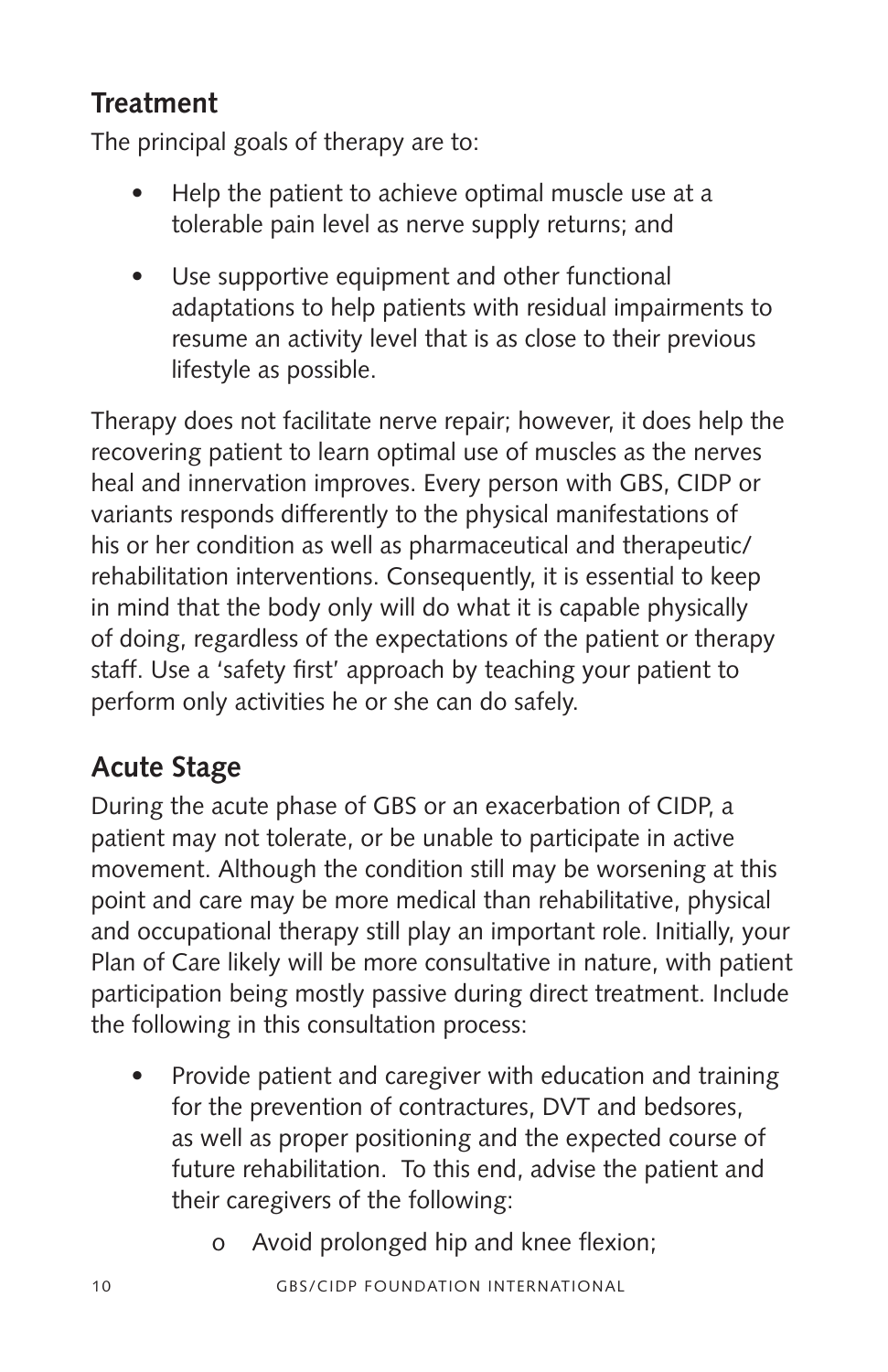- o Change position at least every two hours in bed and perform regular pressure reliefs when sitting; and
- o Support weak upper extremities with armrests, a wheelchair tray and/or pillows to prevent stretching of shoulder muscles and joint tissues.
- **•** Educate yourself about the patient's home life, work demands, recreational interests and support system in order to customize your Plan of Care to their needs.
- **•** Anticipate the need for assistive devices and other adaptive equipment/technology and be prepared to train the patient and caregivers in their use.
- **•** Use gentle passive range-of-motion to reduce the risk of contractures and DVT.
- **•** Introduce breathing and coughing exercises to maintain good airway exchange.
- **•** Communicate clearly with the patient before and during any physical interaction.

#### **Recovery**

As the patient begins to recover sensation and motor control, exercises may be progressed from passive to active-assisted range-of-motion. Initially, active movement should be performed at low repetitions and resistance with frequent rest breaks. A powder board (a smooth surface designed to enable gravity reduced active sliding of a limb), slings and even hydrotherapy, with exercise performed in a pool or large tub (as appropriate), can facilitate the active movement of muscle groups that are not yet able to move independently against gravity. It is essential to help the patient move on their own as soon as possible, without exercising to fatigue, in order to help reduce the progression of disuse atrophy and other complications. The "No pain, no gain" philosophy should not be applied. Exercising to exhaustion will delay recovery without benefitting the patient.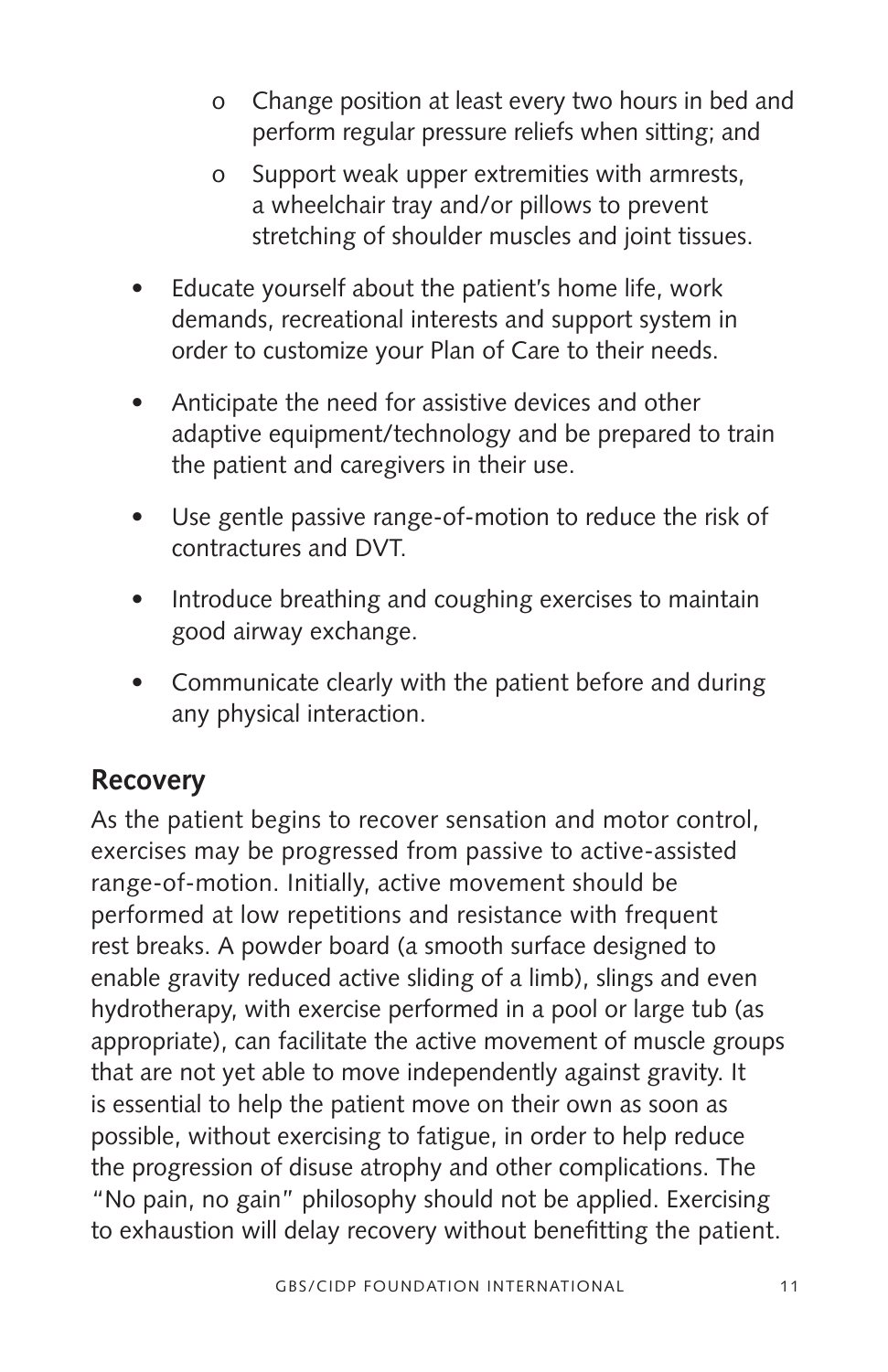Rather, approach your Plan of Care in this manner:

- **•** Expand activities gradually.
- **•** Increase repetitions before resistance in order to avoid injury to muscles, tendons and joints. *Use of proprioceptive neuromuscular facilitation (PNF) techniques may be helpful.*
- **•** Teach energy conservation (e.g. pacing and breaking tasks into steps).
- **•** Train caregivers in proper body mechanics for transfers, positioning, etc. to decrease the risk of injuries to themselves and the patient.

Once sufficient active movement has returned, therapy sessions should begin to focus on the patient's ability to perform daily activities. Whenever possible, practiced activities should be "real world." Working on cones and peg boards with an OT does not approximate the realistic demands of a patient who needs to bring a spoon to his or her mouth without spilling, nor does performing 10 repetitions of knee extension with a PT represent the patient's ability to get up from the chair in which they are sitting. Several possible functional activities include bed mobility, transfers, gait and/or wheelchair mobility, sitting and standing balance while reaching, dressing, feeding, bathing/toileting, writing/typing, leisure activities and/or reintegration into the work environment. Remember that pain can be a prominent factor during the entire course of recovery. Most problems with sensation resolve over time; however, persistent pain may require treatment via various therapeutic modalities (e.g. TENS, moist heat pack, or sensory desensitization techniques). It is important to note that what may be comforting to one patient may cause discomfort or pain to another. To this end, you should:

**•** Customize exercises to strengthen weak muscles and watch for muscle substitution. For example, a patient may demonstrate hip-hiking and a circumduction gait pattern as a consequence of substitution for weak hip flexors.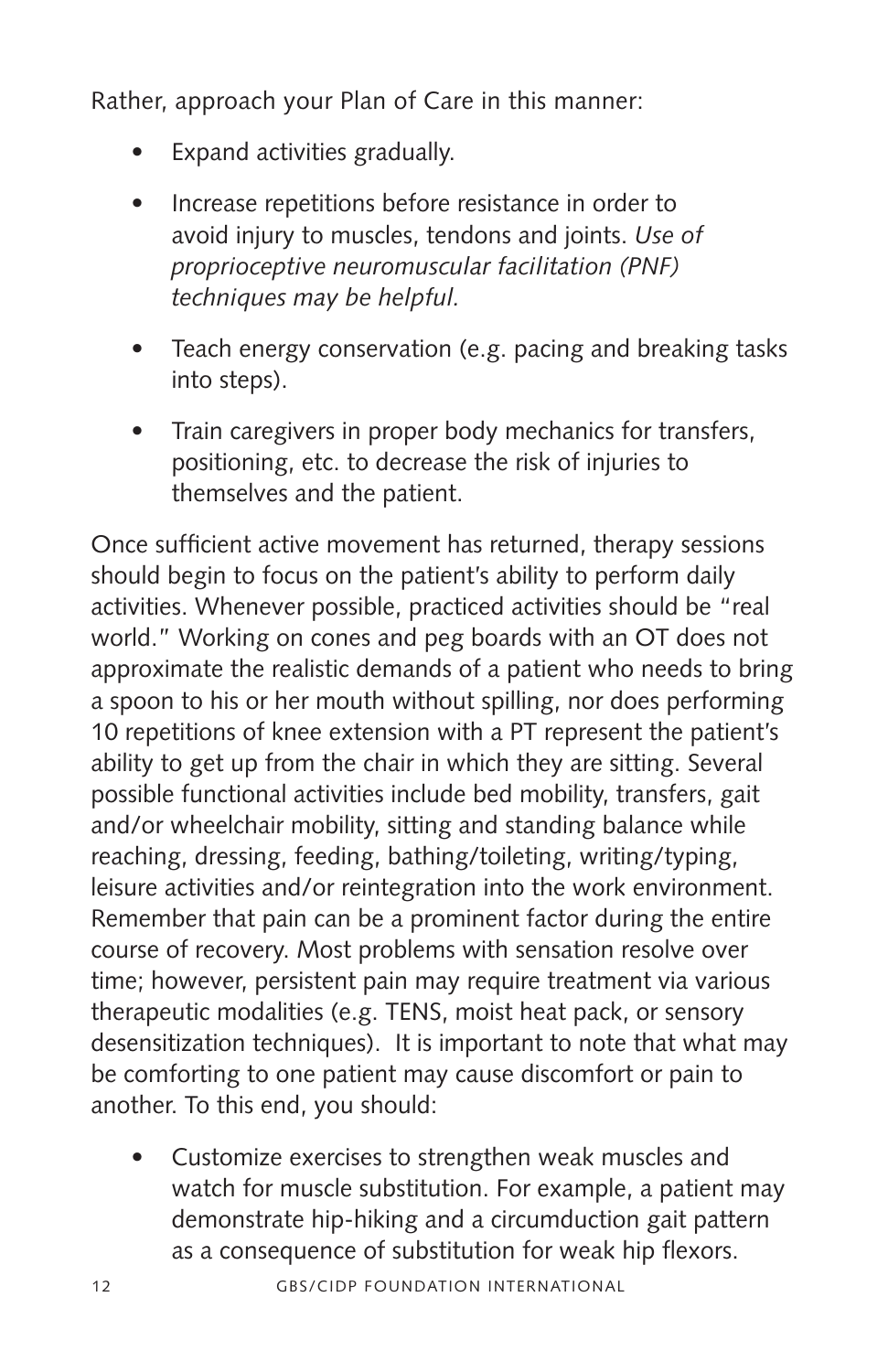- **•** Plan multiple rest breaks during therapy if fatigue occurs. Exercising to exhaustion will require recovery time that can delay resumption of therapy. If complaints of increased fatigue last more than 12 to 24 hours, then the patient probably has worked too hard.
- **•** Establish a home program that fits the patient's current activity level as soon as they and/or their caregivers have demonstrated a thorough understanding of the exercises. Assure that they are aware of the increased risk of falling as a result of their decreased strength.
- **•** Provide a variety of additional activities that promote gross and fine motor skills and sensory stimulation and/or desensitization outside of therapy. Consider adding aerobic training – at a moderate Rate of Perceived Exertion on the Borg scale – as soon as the patient's doctor indicates that it is safe to do so.
- **•** Provide your patient with adaptive/compensatory strategies and equipment as needed.
- **•** Continue to perform follow-up assessments so that the Plan of Care may be altered to reflect new abilities.

### **In Conclusion**

Physical and occupational therapy are integral parts of the recovery and management of GBS, CIDP and variants. Their proper utilization can help a patient minimize pain, increase strength and endurance and prevent secondary complications and overuse damage to muscles and joints while improving balance and mobility and restoring functional activity at home, work and play. If you or your patient has additional questions regarding GBS, CIDP or variants, please contact the Foundation directly or visit our website at www.gbs-cidp.org. In many instances, one of our local contacts will be available to visit personally with your patient and provide support to them and their caregivers.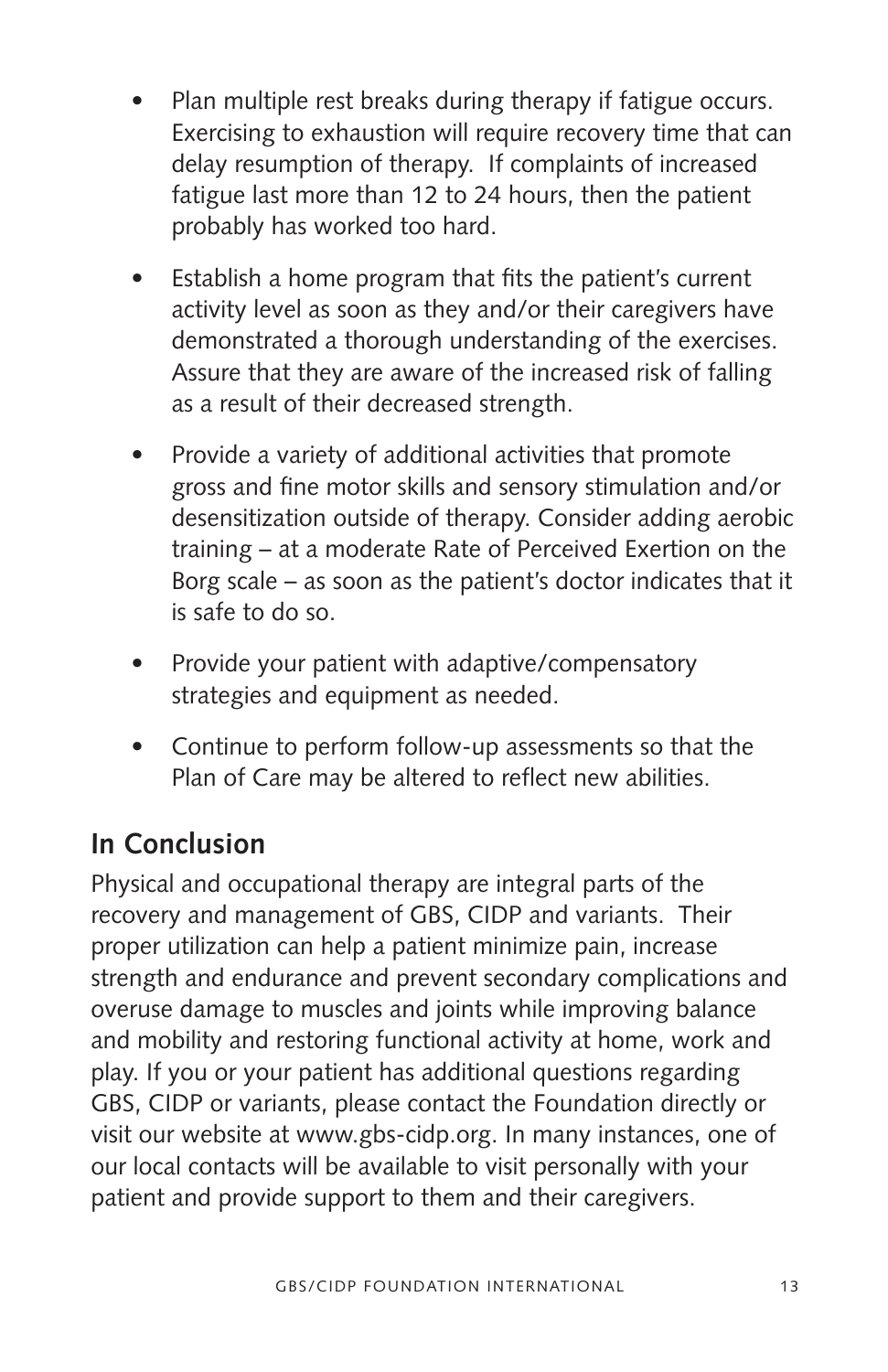Again, thank you for your advocacy!

Matthew Hansen, Doctor of Physical Therapy; Santo Garcia, MOTR/L

For the:

GBS/CIDP Foundation International The Holly Building 104 1/2 Forrest Avenue Narberth, PA 19072 Tel: 610-667-0131; Fax: 610-667-7036 Toll Free: 1-866-224-3301 Email: info@gbs-cidp.org

About the authors: Dr. Hansen is a practicing physical therapist, President of SOMA Healthcare Staffing & Consulting and a contributing writer for *I.G.Living* magazine as well as the GBS/ CIDP Foundation International's newsletter, the *Communicator.*  Santo Garcia, Master's in Occupational Therapy, provides homebased OT. He teaches health care professionals as Adjunct Professor at Hodges University School of Allied Health as well as through his national educational programs. His personal experience with CIDP provides added expertise.